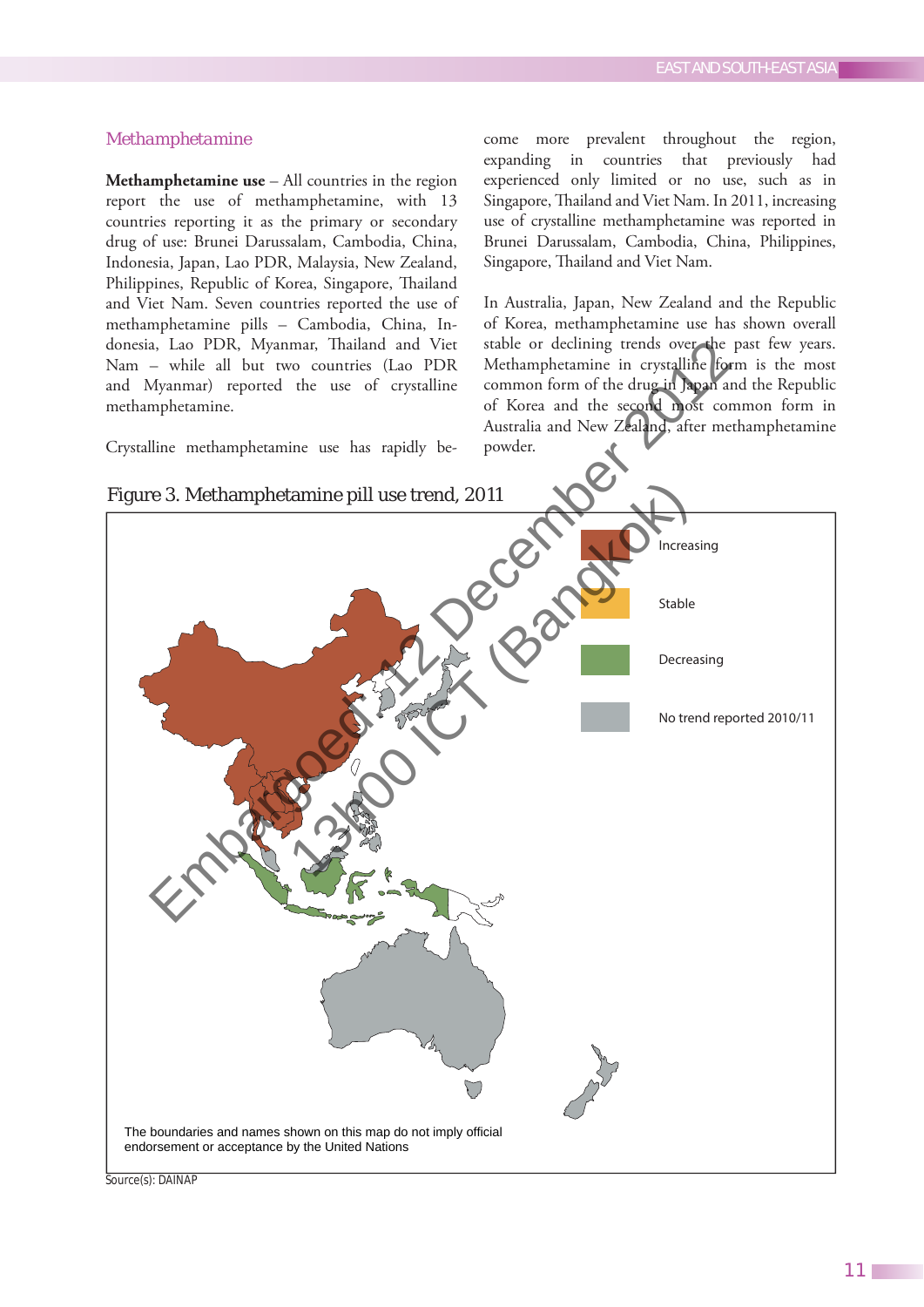Methamphetamine pills are almost exclusively a concern in Cambodia, China, Lao PDR, Myanmar, Thailand and Viet Nam. Small quantities of lower purity methamphetamine pills are found elsewhere in the region. Methamphetamine pills are the primary drugs of use in Lao PDR and Thailand and the secondary drugs of use in Cambodia, China and Viet Nam, according to government expert perception. In 2011, Cambodia, China, Lao PDR, Myanmar, Thailand and Viet Nam reported increasing methamphetamine pill use.

**Methamphetamine-related arrests** – Methamphetamine-related arrests<sup>13</sup> in East and South-East Asia have increased each year since 2004. In 2011, almost 367,000 methamphetamine-related arrests were recorded in the region, a 29% increase compared with 2010 and the highest total ever reported. However, this figure excludes detailed information from Cambodia, Philippines and Viet Nam, which did not provide disaggregated arrest data in 2011. During the year, methamphetamine accounted for more than three fourths of all drug-related arrests in Brunei Da-

### Figure 4. Methamphetamine-related arrests in East and South-East Asia, 2007-2011



\*Includes arrest data from China, which prior to 2009 did not report disaggregated drug-related arrest data to DAINAP. Source(s): DAINAP

russalam (86%), Japan (86%), Philippines (77%), Republic of Korea (79%) and Thailand (77%).

Australia reported a total of 12,897 arrests related to ATS in 2010-2011, representing about 15% of all illicit drug-related arrests, second only to cannabis.

| Country                  | Number of methamphetamine arrests |         |         |         |         |  |
|--------------------------|-----------------------------------|---------|---------|---------|---------|--|
|                          | 2007                              | 2008    | 2009    | 2010    | 2011    |  |
| <b>Brunei Darussalam</b> | 662                               | 498     | 411     | 489     | 508     |  |
| Cambodia                 | 246                               | 371     |         |         |         |  |
| China                    | $\bullet$                         |         | 31,907  | 39,231  | 44,920  |  |
| Hong Kong, China         | 747                               | 874     | 788     | 726     | 732     |  |
| Indonesia                | 8,651                             | 8,685   | 10,185  | 12,463  | 15,766  |  |
| Japan                    | 12,211                            | 11,231  | 11,873  | 12,200  | 12,083  |  |
| Lao PDR                  | 147                               | 344     | 581     | 1,007   | 1,749   |  |
| Malaysia <sup>14</sup>   | 1,235                             | 1,443   | 1,131   | 42,701  | 66,736  |  |
| Myanmar                  | 745                               | 943     | 1,317   | 1,008   | 1,269   |  |
| Philippines              |                                   |         |         |         |         |  |
| Republic of Korea        | 8,521                             | 7,457   | 7,965   | 6,771   | 7,226   |  |
| Singapore                | 221                               | 404     | 542     | 702     | 1,157   |  |
| Thailand                 | 90,809                            | 127,195 | 153,929 | 168,146 | 214,779 |  |
| Viet Nam                 |                                   |         |         |         |         |  |
| <b>Total</b>             | 123,475                           | 159,445 | 220,629 | 285,444 | 366,925 |  |

Table 1. Methamphetamine-related arrests in East and South-East Asia, 2007-2011

 $\bullet$  = Not reported

Source(s): DAINAP

<sup>&</sup>lt;sup>13</sup> Methamphetamine-related arrest figures are not reported uniformly in the region. Some countries report the arrests of methamphetamine users only and do not include methamphetamine traffickers and manufacturers. Arrest figures for other countries include all such groups.

<sup>14</sup> Methamphetamine-related arrest data for Malaysia (from 2007- 2009) refer only to the number of methamphetamine users arrested and do not include methamphetamine traffickers and manufacturers. Arrest figures for 2010 and 2011 include all such groups.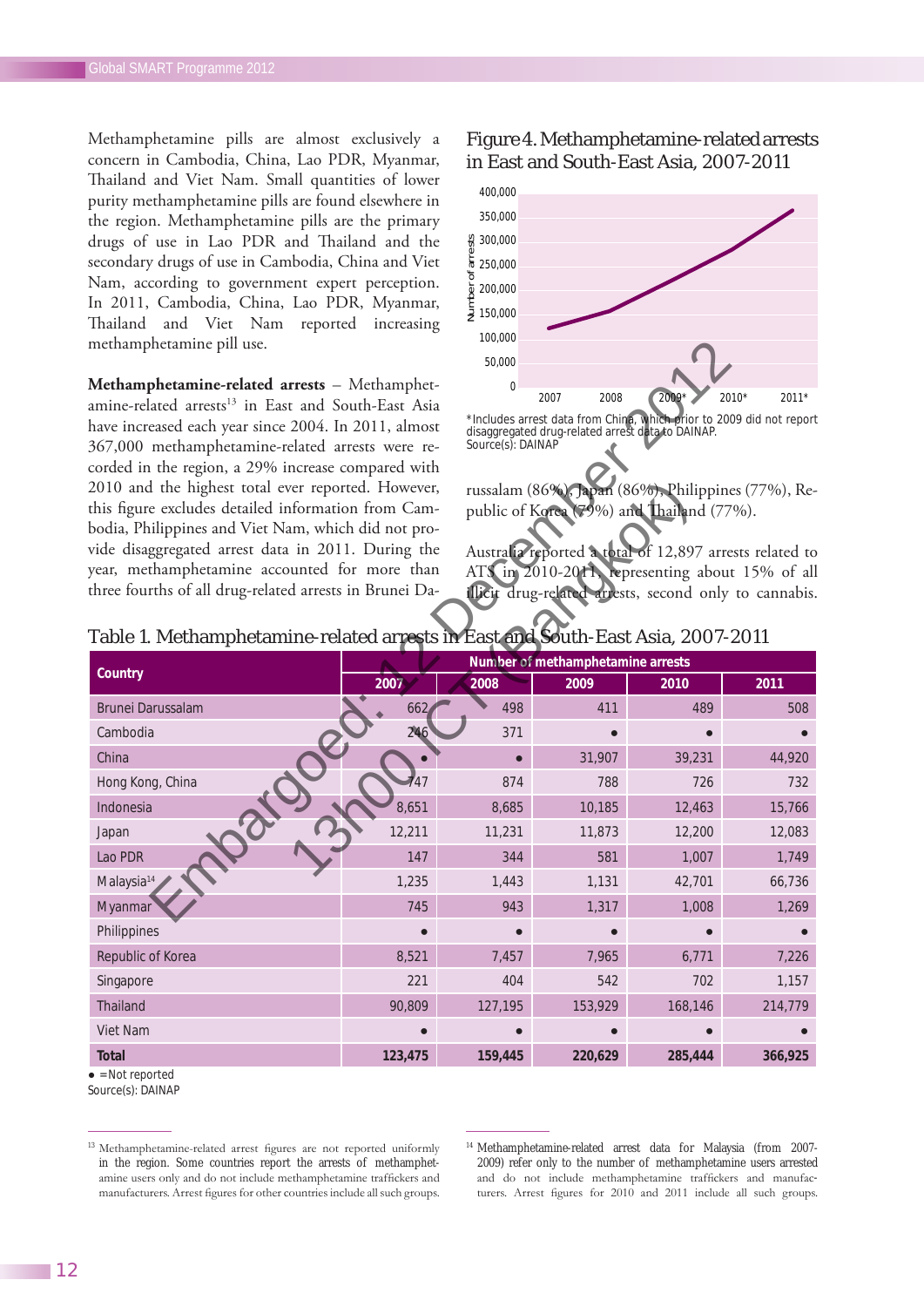ATS-related arrests in Australia have increased by 62% during the past decade. In New Zealand, ATS-related offences accounted for nearly 13% of all drug-related arrests in 2011, unchanged from the previous year.

**Methamphetamine seizures** – The number of methamphetamine pills seized in the region continued at a high, albeit slightly declining, level. In 2011, a total of 122.8 million methamphetamine pills were seized, representing a 9% decrease from the 134.4 million pills seized in 2010. However, the total represents a 33% increase compared with 2009 (92.1 million seized) and a five-and-a-half fold increase

## Figure 5. Methamphetamine pill seizures in East and South-East Asia, 2007-2011



Source(s): DAINAP

compared with 2007 (22.4 million pills seized). The number of pills seized in China (61.9 million), Thailand (49.4 million), Myanmar (5.9 million) and Lao PDR (4.6 million) accounted for 98% of the total during the year (as these four countries did in 2010).

The largest relative increases were reported from Cambodia (189%) and Myanmar (169%). A large increase (120%) was also reported from Singapore; though the number of methamphetamine pills seized in Singapore is low by regional standards, it is high by national standards. In addition, Viet Nam also reported a large increase (65%) in methamphetamine pill seizures in 2011, with 366,000 synthetic drug

# Figure 6. Crystalline methamphetamine seizures in East and South-East Asia, 2007- 2011



# Table 2. Methamphetamine pill seizures in East and South-East Asia, 2007-2011

| Country                  | Number of methamphetamine pills seized |            |             |             |             |  |
|--------------------------|----------------------------------------|------------|-------------|-------------|-------------|--|
|                          | 2007                                   | 2008       | 2009        | 2010        | 2011        |  |
| <b>Brunei Darussalam</b> |                                        | $\bullet$  |             |             |             |  |
| Cambodia                 | 420,287                                | 116,772    | 137,249     | 82,746      | 238,994     |  |
| China                    | 7,620,322                              | 6,255,658  | 40,460,038  | 58,443,666  | 61,942,559  |  |
| Hong Kong, China         |                                        |            |             |             |             |  |
| Indonesia                |                                        | $\bullet$  |             |             |             |  |
| Japan                    |                                        |            |             |             |             |  |
| Lao PDR                  | 1,272,815                              | 1,227,205  | 2,335,330   | 24,530,177  | 4,609,729   |  |
| Malaysia                 | 121,629                                | 281,343    | 107,952     | 107,963     | 364,909     |  |
| Myanmar                  | 1,666,141                              | 1,102,199  | 23,899,156  | 2,192,263   | 5,894,188   |  |
| Philippines              |                                        |            |             |             |             |  |
| Republic of Korea        | 196                                    | 151        |             | 5           | 5           |  |
| Singapore                | 498                                    | 1,135      | 1,237       | 352         | 772         |  |
| Thailand                 | 12,783,761                             | 20,023,705 | 24,638,320  | 48,793,951  | 49,365,700  |  |
| Viet Nam                 | 29,679                                 | 850,000*   | $564,515**$ | 221,685***  | 366,000**** |  |
| <b>Total</b>             | 22,415,328                             | 29,858,168 | 92,143,798  | 134,372,808 | 122,782,856 |  |

 $\bullet$  = Not reported. \*Reported as 60kg plus 70,000 pills. \*\*Reported as 500,000 pills and 5.87 kg. \*\*\*Reported as 221,685 pills plus 22 kg. Source(s): DAINAP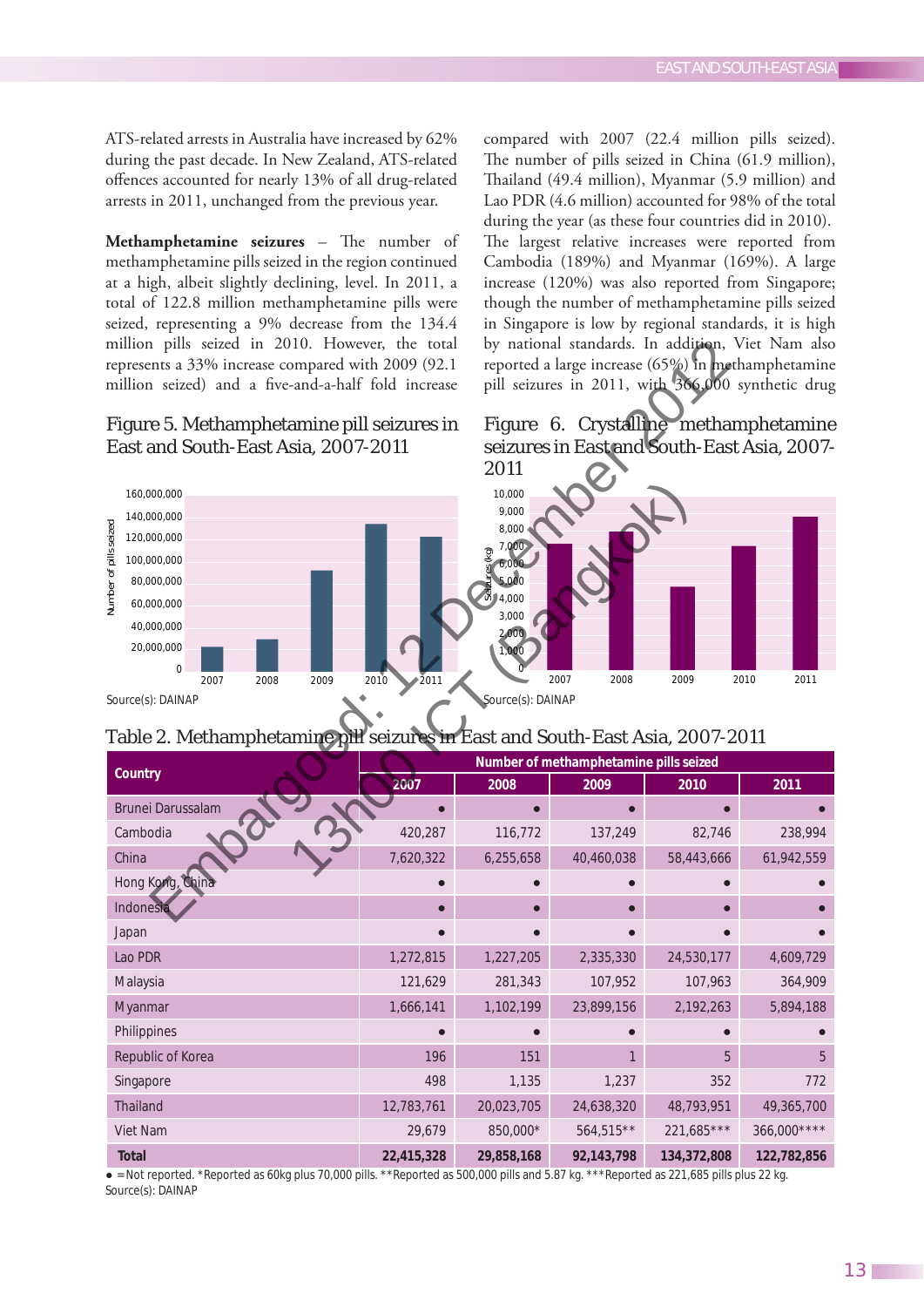| Country                  | Amount of crystalline methamphetamine seized |         |           |         |         |  |
|--------------------------|----------------------------------------------|---------|-----------|---------|---------|--|
|                          | 2007                                         | 2008    | 2009      | 2010    | 2011    |  |
| <b>Brunei Darussalam</b> | 0.3                                          | 0.4     | 0.3       | 0.8     | 0.8     |  |
| Cambodia                 | 6.8                                          | 1.9     | 4.6       | 9.9     | 19.1    |  |
| China                    | 5,863.0                                      | 5,523.0 | 2,479.0   | 4,186.0 | 4,458.0 |  |
| Hong Kong, China         | 40.8                                         | 23.9    | 40.1      | 101.8   | 38.4    |  |
| Indonesia                | 492.9                                        | 709.9   | 239.5     | 649.1   | 1,161.3 |  |
| Japan                    | 359.0                                        | 402.6   | 369.5     | 310.7   | 350.9   |  |
| Lao PDR                  | $\bullet$                                    |         | $\bullet$ | г       |         |  |
| Malaysia                 | 69.2                                         | 357.0   | 1,160.0   | 887.3   | 1,235.6 |  |
| Myanmar                  | 3.4                                          | 15.9    | 124.3     | 226.1   | 33.4    |  |
| Philippines              | 368.9                                        | 853.5   | 149.3     | 63.6    | 254.3   |  |
| Republic of Korea        | 23.7                                         | 25.6    | 15.2      | 11.9    | 23.5    |  |
| Singapore                | 1.5                                          | 1.8     | 3.7       | 5.6     | 14.1    |  |
| <b>Thailand</b>          | 48.3                                         | 54.3    | 213.2     | 706.0   | 1,232.0 |  |
| Viet Nam                 | 0.7                                          |         | 3.9       |         |         |  |
| <b>Total</b>             | 7,278.5                                      | 7,969.8 | 4,802.6   | 7,158.8 | 8,821.4 |  |

|      | Table 3. Crystalline methamphetamine seizures in East and South-East Asia (kg), 2007- |  |  |  |
|------|---------------------------------------------------------------------------------------|--|--|--|
| 2011 |                                                                                       |  |  |  |

 $\bullet$  = Not reported Source(s): DAINAP

pills seized, most of which were likely methamphetamine pills. However, methamphetamine seizure data are not uniformly reported from Viet Nam, making year-by-year comparisons in that country difficult.

Seizures of crystalline methamphetamine in 2011 reached their highest level during the past five years. In 2011, a total of approximately 8.8 mt of crystalline methamphetamine were seized in the region, representing a 23% increase over the approximately 7.2 mt seized in 2010. Record level seizures were reported from Malaysia (1.2 mt) and Thailand (1.2 mt). In addition, the 1.2 mt of crystalline methamphetamine seized in Indonesia in 2011 is the highest total reported during the past five years. Record seizures were also reported from Cambodia (19.1 kg) and Singapore (14.1 kg), although the amounts seized are comparatively low by regional standards. The largest portion of crystalline methamphetamine seizures continued to be made in China, where the 4.5 mt seized in 2011 accounted for half of the regional total.

### *Ecstasy*

**Ecstasy use** – Ecstasy use continues to decline in the region, in line with the global trend. However, whereas many countries in the region reported a continued low availability of MDMA in the 'ecstasy' market in 2011, at the global level, there are signs that the 'ecstasy' market is beginning to recover, including the increasing availability of 'ecstasy' in North America and Europe. Many of the seized drugs marketed on the street as 'ecstasy' in the region contain psychoactive substances other than MDMA,<sup>15</sup> such as methamphetamine or ketamine and other new psychoactive substances such as piperazines. Hence, caution should be exercised when assessing statistics related to ecstasy in countries which do not have ATS data and classification systems or the appropriate forensic and analytical facilities. In 2011, Cambodia, Singapore and Viet Nam all reported increases in ecstasy use. All other countries that reported ecstasy use trend data to DAINAP reported stable or decreasing use of the drug. Ecstasy is not reported as the most common drug of use in any country in the region but is the second most common illicit drug of use in Australia and New Zealand and the third most common drug of use in China and the Republic of Korea.

**Ecstasy-related arrests** – Only 1.8% of the ATSrelated arrests in the region involved ecstasy in 2011.

<sup>&</sup>lt;sup>15</sup> 3,4-methylenedioxymethamphetamine, or one of its related analogues.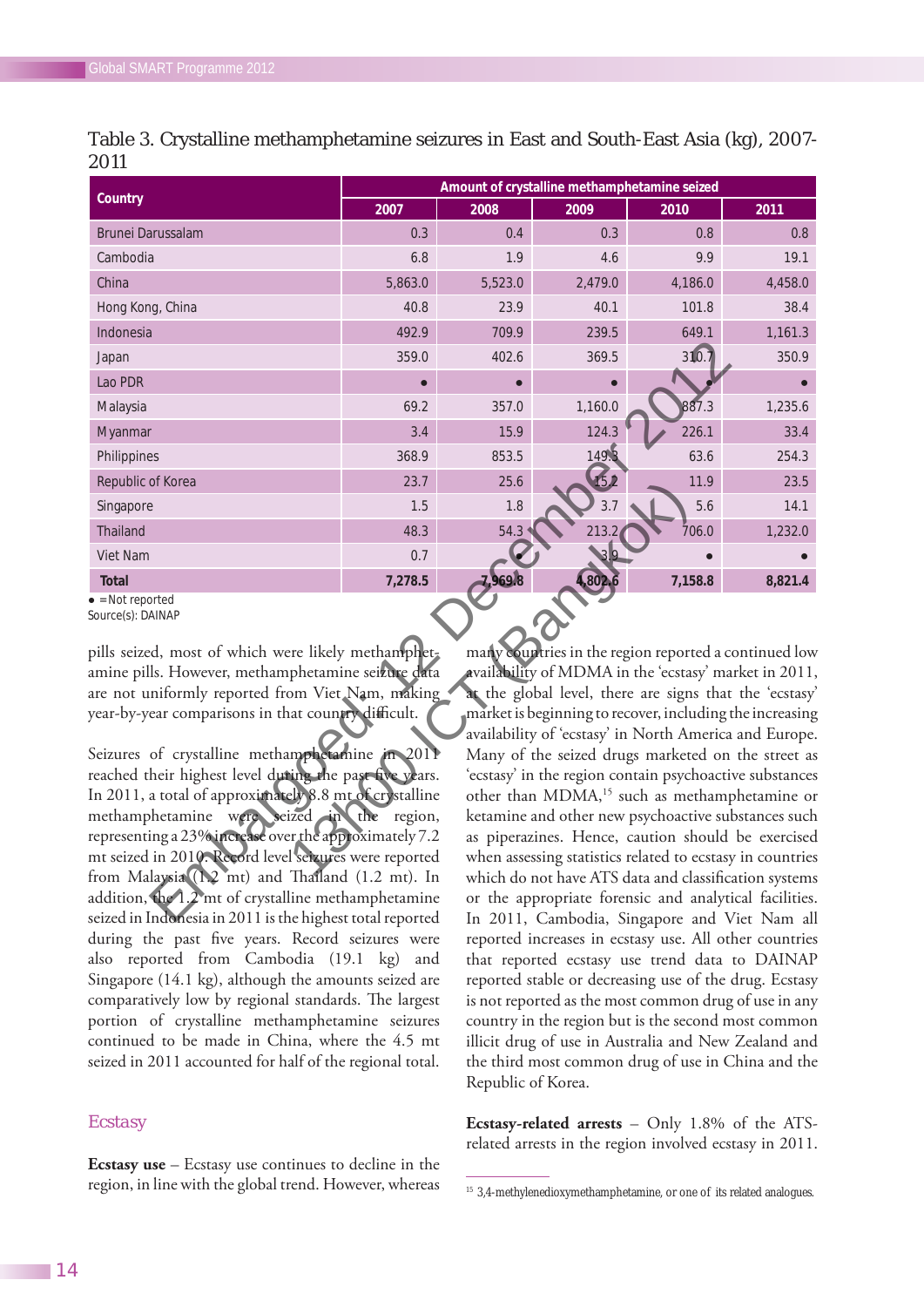

During the year a total of 6,984 ecstasy-related arrests were reported compared with 10,512 arrests in 2010, a 34% decline. Nearly all countries able to report ecstasy arrests showed a decline in figures for 2011; only Brunei Darussalam and Singapore reported increases during the year. However, ecstasy use and the number of ecstasy pills seized in those two countries remain comparatively insignificant. The largest numbers of ecstasy-related arrests continue to be reported from Malaysia, which accounted for 73% of all ecstasy-related arrests in the region in 2011 and 78% in 2010.16

New Zealand and Australia did not report disaggregated arrest data for ecstasy.





<sup>16</sup> Ecstasy-related arrest data for Malaysia (from 2007-2009) refer only to the number of ecstasy users arrested and do not include ecstasy traffickers and manufacturers. Arrest figures for 2010 and 2011 include all such groups.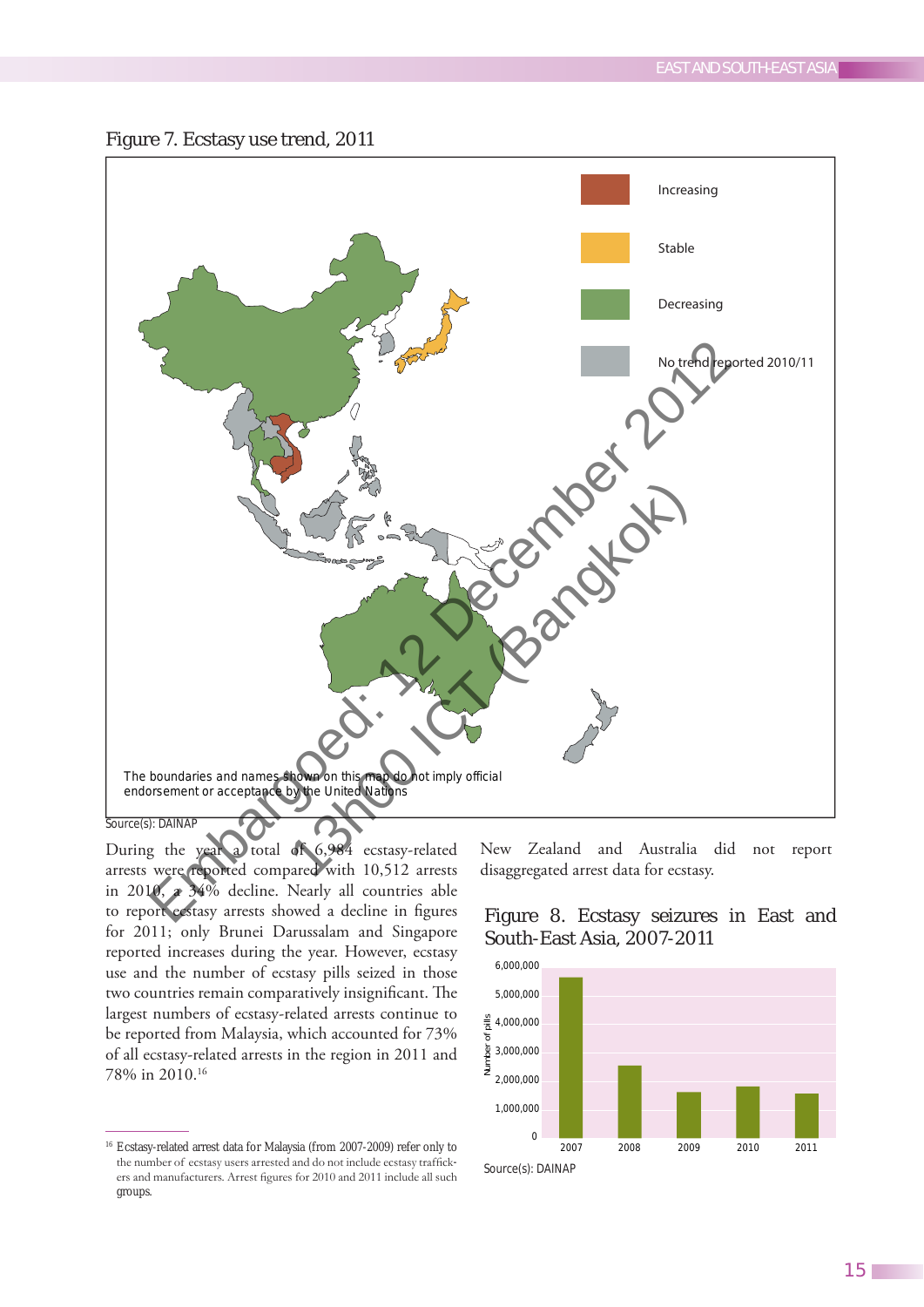|                   | Number of ecstasy-related arrests |                |                |                |                |  |
|-------------------|-----------------------------------|----------------|----------------|----------------|----------------|--|
| Country           | 2007                              | 2008           | 2009           | 2010           | 2011           |  |
| Brunei Darussalam | $\overline{0}$                    | $\mathfrak{Z}$ | 10             | $\overline{0}$ | 1              |  |
| Cambodia          | $\mathbf{1}$                      | $\overline{7}$ |                | $\bullet$      |                |  |
| China             |                                   | $\bullet$      | 1,287          | 816            | 627            |  |
| Hong Kong, China  | 224                               | 315            | 157            | 34             | 25             |  |
| Indonesia         | 3,415                             | 2,947          | 1,919          | 1,087          | 965            |  |
| Japan             | 312                               | 311            | 140            | 93             | 86             |  |
| Lao PDR           | $\bullet$                         | $\bullet$      |                | $\bullet$      | $\bullet$      |  |
| Malaysia          | 182                               | 119            | 83             | 8,248          | 5,071          |  |
| Myanmar           | 8                                 | 6              | $\overline{0}$ | 0              | $\overline{0}$ |  |
| Philippines       |                                   |                |                |                |                |  |
| Republic of Korea |                                   |                |                |                |                |  |
| Singapore         | 78                                | 110            | 39             | 17             | 22             |  |
| Thailand          | 453                               | 592            | 496            | 217            | 187            |  |
| Viet Nam          |                                   |                |                |                |                |  |
| <b>Total</b>      | 4,673                             | 4,410          | 4,131          | 10,512         | 6,984          |  |

## Table 4. Ecstasy-related arrests in East and South-East Asia, 2007-2011

 $\bullet$  = Not reported

Source(s): DAINAP

## Table 5. Ecstasy seizures in East and South-East Asia, 2007-2011

|                   | Number of ecstasy pills seized |           |           |           |                |  |
|-------------------|--------------------------------|-----------|-----------|-----------|----------------|--|
| Country           | 2007                           | 2008      | 2009      | 2010      | 2011           |  |
| Brunei Darussalam | $\bullet$                      | 12        | 15        |           | 349            |  |
| Cambodia          | 300                            | 33        | 3,352     | 1,056     | 7,855          |  |
| China             | 2,219,353                      | 1,077,552 | 1,062,173 | 1,272,904 | 317,886*       |  |
| Hong Kong, China  | 65,539                         | 11,984    | 7,146     | 5,810     | 983            |  |
| Indonesia         | 1,247,302                      | 1,091,204 | 318,935   | 434,660   | 1,096,249      |  |
| Japan             | 1,278,354                      | 217,883   | 91,960    | 18,246    | 27,187         |  |
| Lao PDR           |                                |           |           |           |                |  |
| Malaysia          | 709,888                        | 80,788    | 75,515    | 60,713    | 98,751         |  |
| Myanmar           | 2,690                          | 108       | 5         | $\Omega$  | $\overline{0}$ |  |
| Philippines       | 122                            | 513       | 2,090     | 336       | 993            |  |
| Republic of Korea | 18,323                         | 714       | 894       | 486       | 562            |  |
| Singapore         | 7,035                          | 7,415     | 8,986     | 8,085     | 3,213          |  |
| Thailand          | 92,336                         | 49,833    | 61,089    | 16,647    | 21,115         |  |
| Viet Nam          |                                | 19,000    |           |           |                |  |
| <b>Total</b>      | 5,641,242                      | 2,557,039 | 1,632,160 | 1,818,943 | 1,575,143      |  |

• = Not reported. \*Reported as 71,533 ecstasy pills plus 73.9 kg; converted into estimated pill equivalents at 300 mg per pill. Source(s): DAINAP

**Ecstasy seizures** – Ecstasy seizures in the region have fluctuated over the years. In 2011, seizures of ecstasy pills decreased by 13%, with almost 1.6 million pills seized, the lowest total reported during the past five

years. The vast majority of seizures continue to be made in China, where the number of ecstasy pills seized declined by 75% in 2011, and in Indonesia, which showed a two-and-a-half-fold increase to about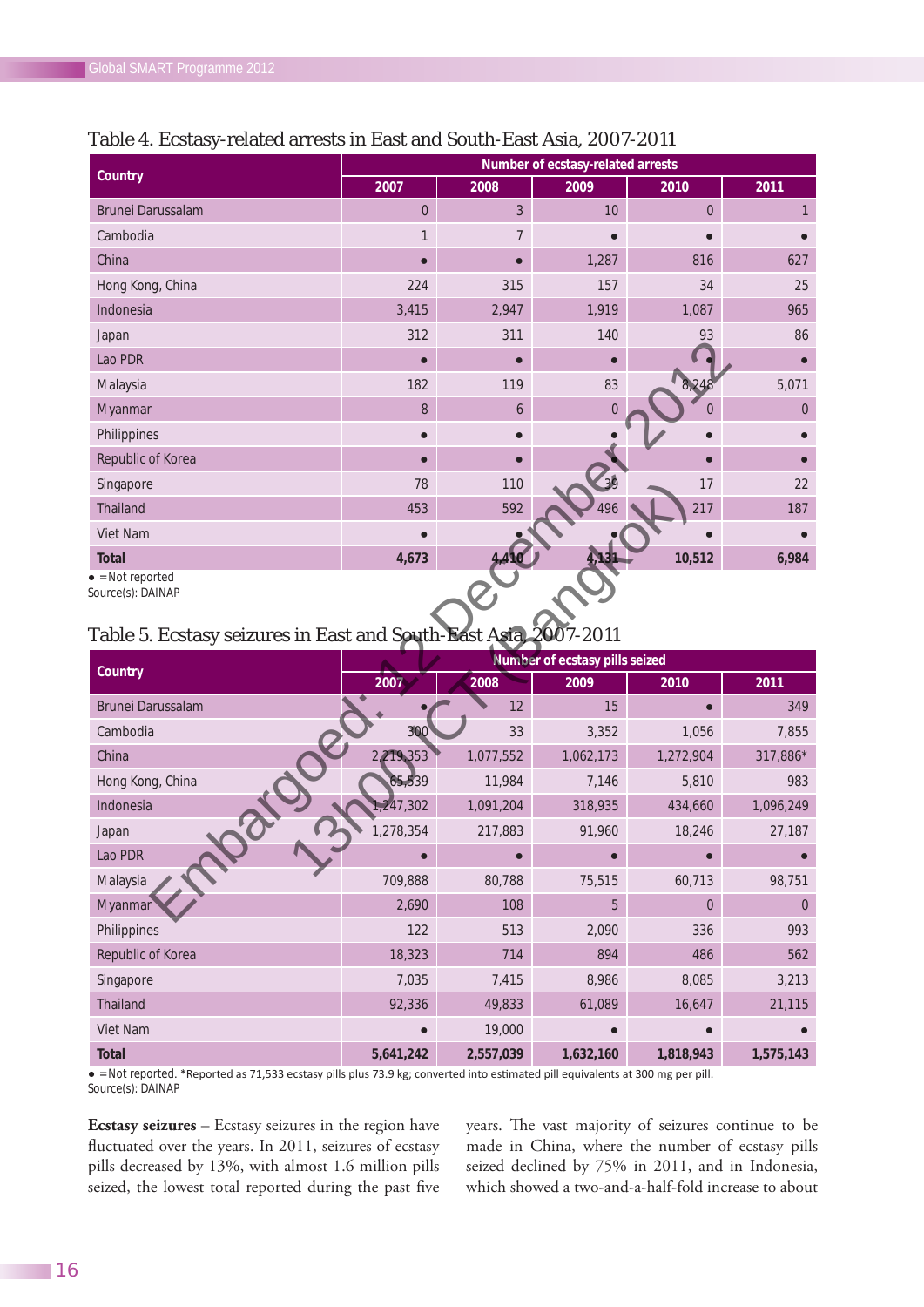1.1 million pills seized during the year. In 2011, the two countries accounted for about 90% of all ecstasy pill seizures in East and South-East Asia (and about 94% in 2010, 85% in 2009, 85% in 2008 and 61% in 2007). Large increases in ecstasy pill seizures were also reported in Cambodia (644%), Philippines (196%), Malaysia (63%), Japan (49%) and Thailand (27%) in 2011. Brunei Darussalam reported a total of 349

| Table 6. Illicit methamphetamine manufacturing facilities dismantled, 2007-2011 |  |  |
|---------------------------------------------------------------------------------|--|--|
|---------------------------------------------------------------------------------|--|--|

| Country           | Methamphetamine |             |                |                |                |  |
|-------------------|-----------------|-------------|----------------|----------------|----------------|--|
|                   | 2007            | 2008        | 2009           | 2010           | 2011           |  |
| Brunei Darussalam | О               | $\bullet$   |                |                |                |  |
| Cambodia          | $\overline{2}$  |             | 5              | 11             | $\overline{2}$ |  |
| China             | 75              | $\bullet$   |                |                |                |  |
| Hong Kong, China  |                 |             | $\overline{2}$ | 1              |                |  |
| Indonesia         | 7               |             |                | 11             | 17             |  |
| Japan             |                 |             |                | 1              |                |  |
| Lao PDR           | Г               | $\bullet$   |                |                |                |  |
| Malaysia          |                 |             |                | 6              | 3              |  |
| Myanmar           | $5*$            | $1^{\star}$ |                |                | $\overline{2}$ |  |
| Philippines       | 9               | 10          | 9              | 7              | 6              |  |
| Republic of Korea |                 | $\bullet$   |                | $\overline{4}$ |                |  |
| Singapore         |                 |             |                |                |                |  |
| Thailand          |                 |             | $2^{\star}$    | $6^{\star}$    | $4^*$          |  |
| Viet Nam          |                 |             |                |                |                |  |
| <b>Total</b>      | 98              | 11          | 18             | 47             | 34             |  |

• = Not reported. \*Pill pressing operation.

Source(s): DAINAP

# Table 7. Illicit ecstasy or undefined ATS manufacturing facilities dismantled, 2007-2011

| Country           | <b>Ecstasy or undefined ATS</b> |        |        |        |        |  |
|-------------------|---------------------------------|--------|--------|--------|--------|--|
|                   | 2007                            | 2008   | 2009   | 2010   | 2011   |  |
| Brunei Darussalam |                                 |        |        |        |        |  |
| Cambodia          |                                 |        |        |        |        |  |
| China*            |                                 | $244*$ | $391*$ | $378*$ | $357*$ |  |
| Hong Kong, China  |                                 |        |        |        |        |  |
| Indonesia         | 16                              | 21     | 37     | 15     |        |  |
| Japan             |                                 |        |        |        |        |  |
| Lao PDR           |                                 | ⋒      |        |        |        |  |
| Malaysia          | 9                               | $12*$  | 11     |        | 3      |  |
| Myanmar           |                                 |        | $3***$ |        |        |  |
| Philippines       |                                 |        |        |        |        |  |
| Republic of Korea | $\overline{2}$                  |        |        |        |        |  |
| Singapore         |                                 |        |        |        |        |  |
| Thailand          |                                 |        |        |        |        |  |
| Viet Nam          |                                 |        |        |        |        |  |
| <b>Total</b>      | 27                              | 277    | 443    | 395    | 367    |  |

• = Not reported. \*Not specified by laboratory type; includes ketamine and non-synthetic drugs. \*\*Pill pressing operation. Source(s): DAINAP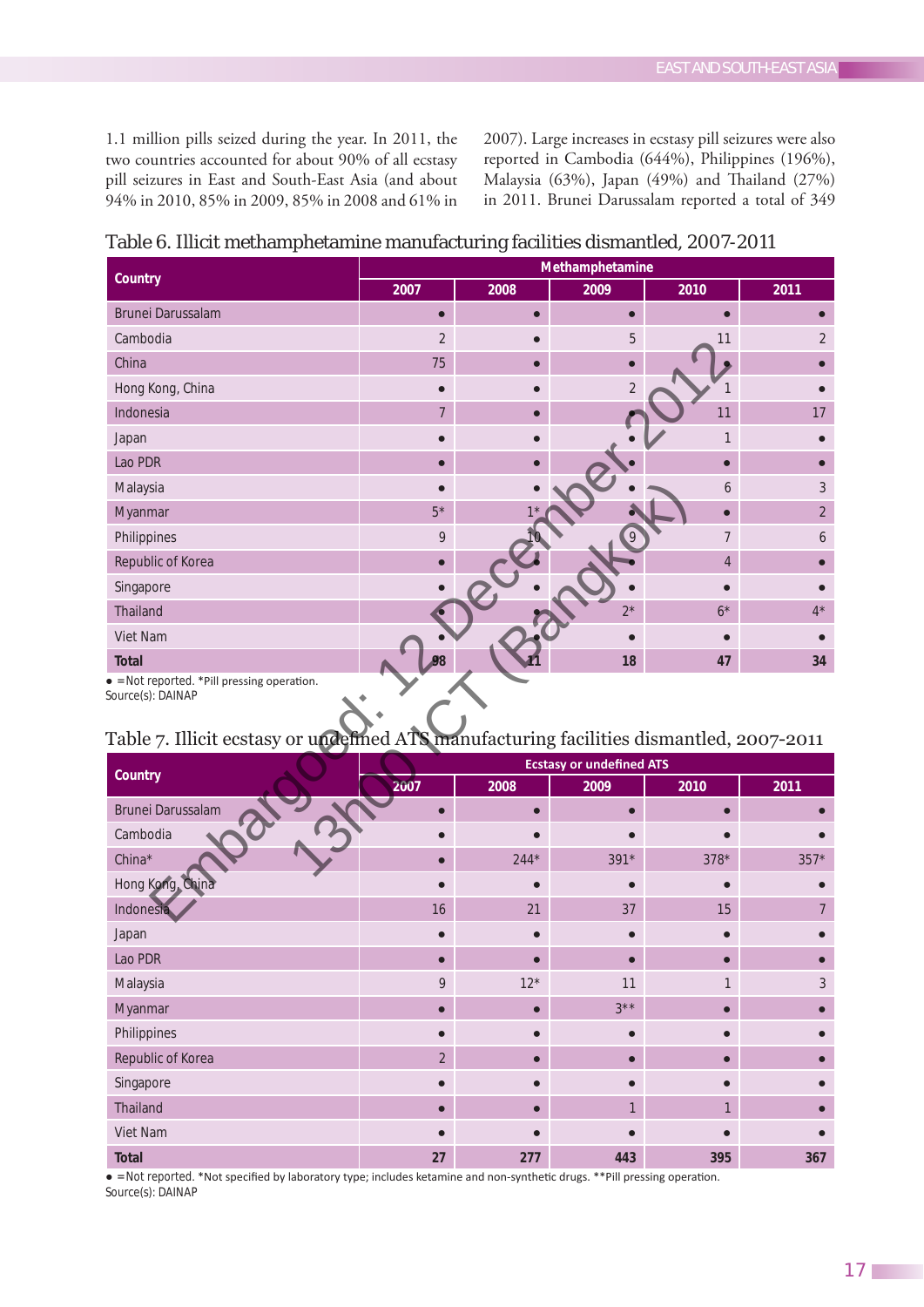ecstasy pills seized in 2011, low by regional standards but the highest total ever reported in the country.

Whereas the amount of ecstasy seized in New Zealand nearly tripled in 2011, the amount seized at the borders in 2011 showed a large decrease compared with the previous year. The overall increase in the number of 'ecstasy' pills seized in 2011 is likely due to the growth of domestic supply. In Australia, the number and weight of ecstasy (MDMA) border detections showed substantial increases in 2010-2011.

#### *ATS manufacture*

Large-scale ATS manufacture takes place in Australia, Cambodia, China, Indonesia, Malaysia, Myanmar, New Zealand and the Philippines. Limited and small-

Figure 9. Ketamine use trend, 2011

scale illicit ATS manufacture or ATS pill pressing operations have been reported in recent years from Japan, the Republic of Korea, Thailand and Viet Nam. Ecstasy manufacture has been reported from Australia, Indonesia, New Zealand and possibly also in Myanmar. A large number of illicit drug manufacturing laboratories dismantled during the past few years have been smaller and relatively mobile facilities based in private residences. In addition, the global trend of extracting ephedrine and pseudoephedrine from pharmaceutical preparations in the manufacture of methamphetamine also occurs in East and South-East Asia as well as in Australia and New Zealand.

In 2011, some 401 synthetic drug manufacturing facilities were dismantled in East and South-East Asia, most of which were manufacturing methamphetamine. The number of illicit ATS manufacturing facilities



Source(s): DAINAP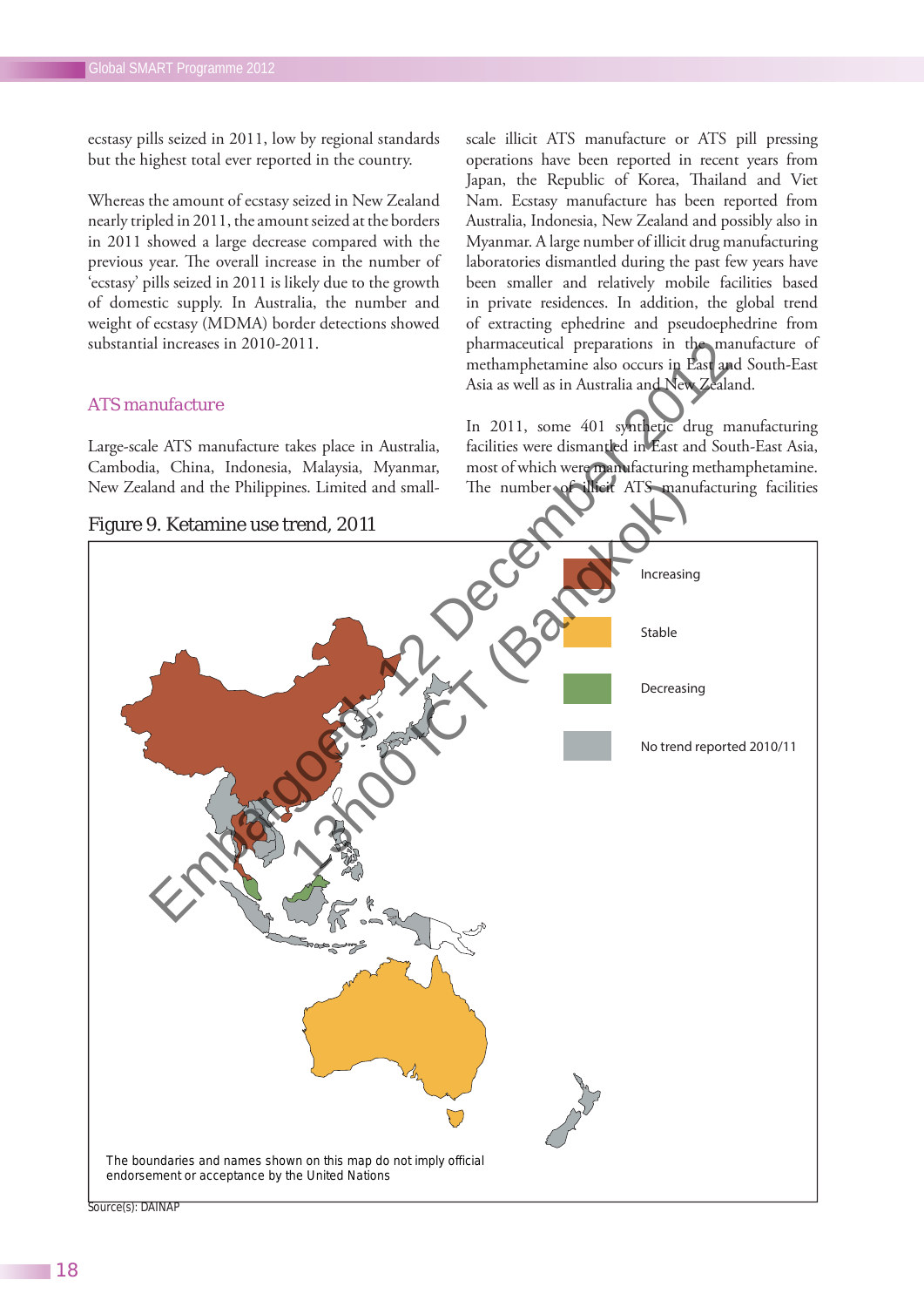dismantled in 2011 is lower (9%) than the number of facilities seized in 2010 and about 13% lower than the number of illicit ATS facilities seized in 2009, the year in which clandestine laboratory seizures peaked (461). Myanmar is the primary source of methamphetamine pills and one of the sources of crystalline methamphetamine. The seizure of only a small number (12) of pill pressing machines during the five-year reporting period (2007-2011) is inconsistent with the number of methamphetamine pills seized in neighbouring countries and with the amount of Myanmar-manufactured crystalline methamphetamine seized in the northern part of Thailand. In 2011, two methamphetamine pill pressing operations were dismantled in Myanmar; and in 2012, Myanmar officially reported its first ever seizure of a crystalline methamphetamine facility.

China continued to report high, albeit slightly declining, levels of illicit synthetic drug manufacture in 2011. However, illicit synthetic drug manufacture has spread throughout China, and in 2011 clandestine laboratories were detected in nearly all provinces, municipalities and autonomous regions in the country. In Hong Kong, China, no illicit ATS manufacturing facilities were seized in 2011.

Cambodia continued to dismantle facilities that were manufacturing methamphetamine or producing precursor chemicals for the manufacture of methamphetamine and MDMA. In the first half of 2012, six clandestine ATS laboratories were dismantled.

In the maritime countries of South-East Asia, ATS manufacture has been dominated by the illicit manufacture of crystalline methamphetamine and, to a lesser but still significant extent, ecstasy. Indonesia, Malaysia and the Philippines have seized a number of smaller, more mobile home-based ATS laboratories.

In addition, Malaysia also seized one ketamine laboratory, one illicit nimetazepam (Erimin 5) producing facility and nine facilities related to the processing of low-purity heroin.

### *Ketamine*

**Ketamine use** – Use of ketamine,<sup>17</sup> a hallucinogenic substance used mainly in veterinary medicine, remains widespread in some countries in East and South-East Asia but appears to have stabilized in recent years. In

| Table 8. Ketamine seizures in East and South-East Asia (kg), 2007-2011 |
|------------------------------------------------------------------------|
|------------------------------------------------------------------------|

|                          | $\sim$<br>Amount of ketamine seized (kg) |           |         |                |          |  |
|--------------------------|------------------------------------------|-----------|---------|----------------|----------|--|
| Country                  | 2007                                     | 2008      | 2009    | 2010           | 2011     |  |
| <b>Brunei Darussalam</b> | $0.005*$                                 | $0.001**$ | 0.01    | 0.04           | 0.4      |  |
| Cambodia                 | ∙                                        | 495***    | 1.1     | 0.001          |          |  |
| China                    | 6,101.7                                  | 5,271.1   | 5,323.0 | 4,905.0        | 5,380.0  |  |
| Hong Kong, China         | 96.4                                     | 423.3     | 472.3   | 189.1          | 276.3    |  |
| Indonesia                | $\bullet$                                | 19.8      | 6.1     | 116.9          | 49.3     |  |
| Japan                    |                                          |           |         |                |          |  |
| Lao PDR                  | Г                                        | $\bullet$ |         |                |          |  |
| Malaysia                 | 267.9                                    | 553.1     | 1,070.6 | 334.1          | 202.5    |  |
| Myanmar                  | г                                        | $\bullet$ | 1,500.0 |                | 1.4      |  |
| Philippines              | 325.0                                    | 10.2      | 9.0     | $\overline{0}$ | $\Omega$ |  |
| Republic of Korea        | г                                        | $\bullet$ |         |                |          |  |
| Singapore                | 11.0                                     | 14.0      | 8.7     | 12.2           | 7.9      |  |
| Thailand                 | 2.8                                      | 18.5      | 20.6    | 166.7          | 78.0     |  |
| Viet Nam                 | $\bullet$                                | 5.7       |         |                |          |  |
| <b>Total</b>             | 6,804.8                                  | 6,315.7   | 8,411.4 | 5,724.0        | 5,995.8  |  |

• = Not reported. \*Reported as 0.005 kg and 9 pills. \*\*Reported as 0.001 kg and 2 pills. \*\*\*Reported as 495 small bottles of undefined weight. Source(s): DAINAP

<sup>&</sup>lt;sup>17</sup> Ketamine comes in bottled liquid, whitish powder and pill forms. It is sometimes sold in East and South-East Asia as 'amphetamine' or 'ecstasy' or is mixed with MDMA.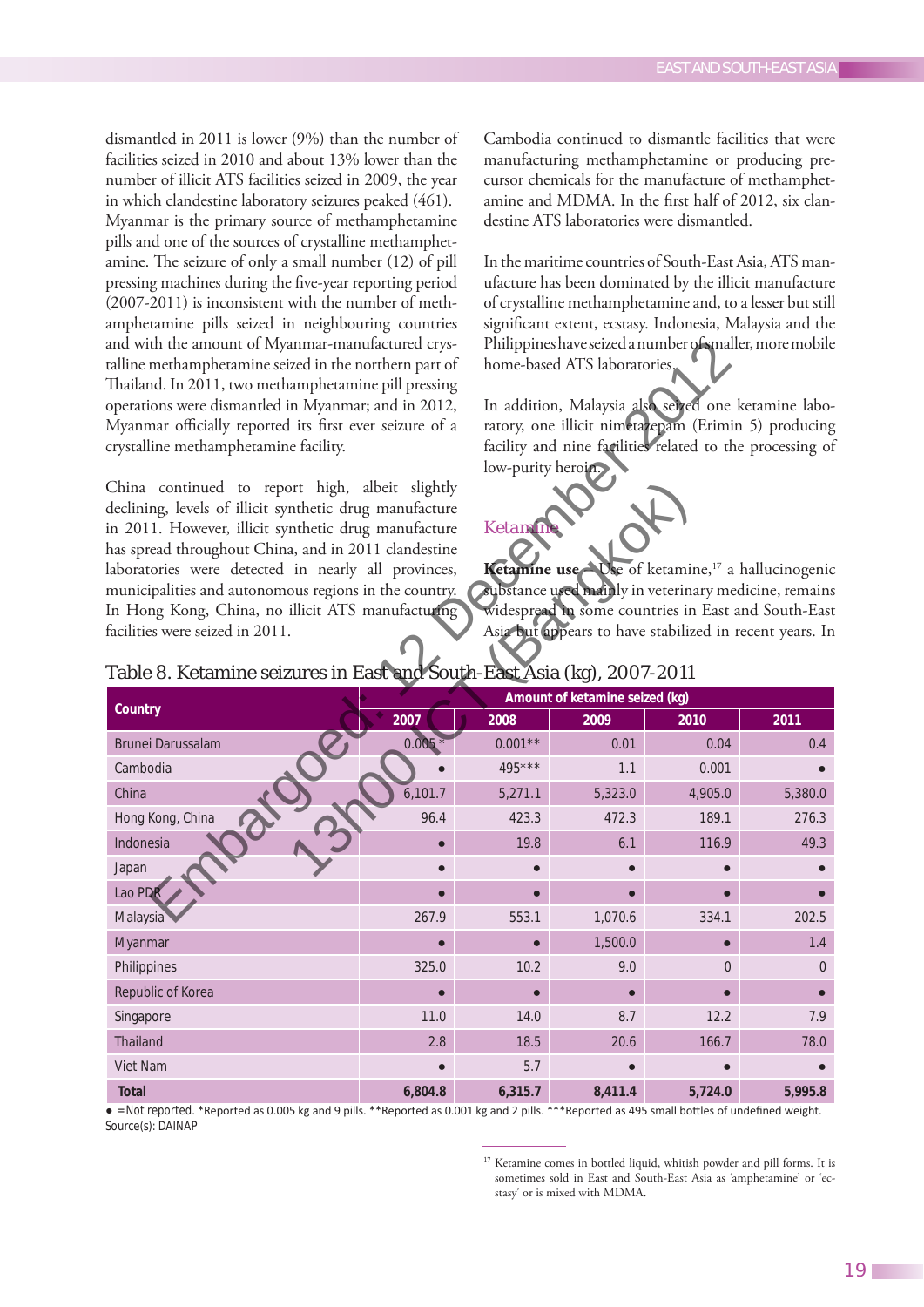2011, ketamine use was reported in Brunei Darussalam, China, Indonesia, Malaysia, and Singapore. In Hong Kong, China, ketamine users accounted for roughly 36% of all drug users and an estimated 80% of all drug users below the age of 21. Ketamine use was reported to have increased in 2011 in China.

**Ketamine seizures** – Ketamine seizures showed a slight (5%) increase in 2011, with 6.0 mt seized during the year compared with 5.7 mt seized in 2010. However, total seizures may actually be higher as several countries report ketamine seizures in the categories of 'other drugs', 'synthetic drugs', or not at all since it is not an internationally controlled substance. Almost 90% of the ketamine seized in the region in 2011 was seized in China. China and India have been cited as sources of ketamine and illicit ketamine manufacture has been reported from Malaysia and

Figure 10. Ketamine seizures in East and South-East Asia (kg), 2007-2011



the Philippines. Ketamine seizures increased by about 11% in China (including Hong Kong, China) to 5.7 mt in 2011 compared with 5.1 mt in 2010. Notable



Source(s): DAINAP

#### Figure 11. Heroin use trend, 2011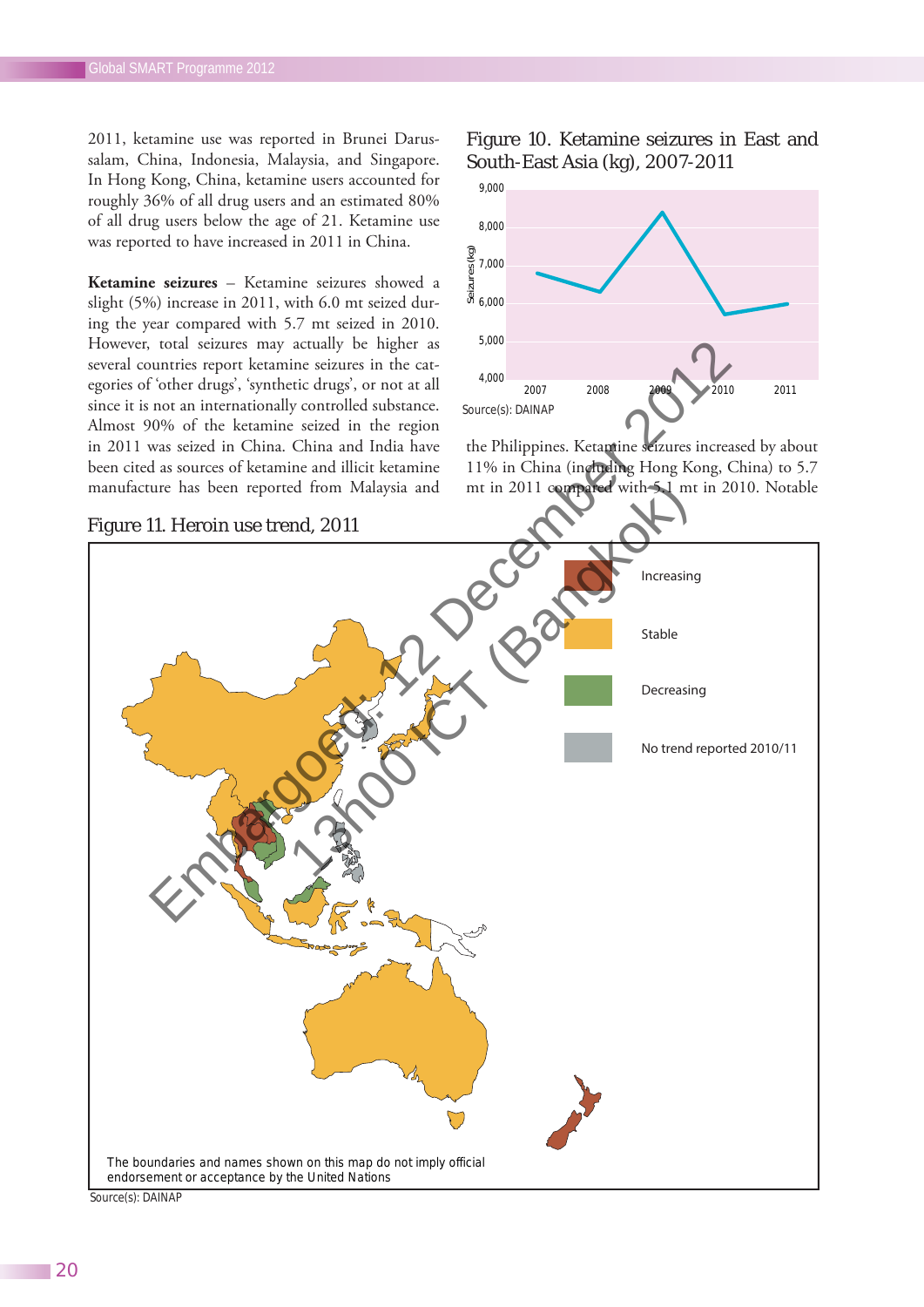

declines were recorded in Indonesia (58%), Thailand (53%), Malaysia (39%) and Singapore (35%).

### *Opiates*

Illicit opium poppy cultivation continues to take place primarily in Myanmar and Lao PDR. As with opium poppy cultivation, heroin use in the region had also stabilized in recent years. However, since 2009, heroin trafficking and use has re-emerged as a threat.

Heroin remains the primary drug of concern in China, Malaysia, Myanmar, Singapore and Viet Nam. In addition, heroin accounted for a substantial number of problem drug users in treatment in Australia, China, Indonesia, Malaysia, Myanmar and Singapore. In 2011, reported heroin use increased in Lao PDR, Singapore and Thailand. Reported opium use increased in Lao PDR. In New Zealand, the use of opiates including morphine and 'homebake heroin'18 as well as synthetic opioids increased.

Opium poppy cultivation in South-East Asia (mainly in Myanmar and Lao PDR) is at far lower levels than in the mid-1990s but has increased in each of the past six years. The total area under opium poppy cultivation in the region increased by 21% from about 48,000 ha in 2011 to 58,000 ha in 2012, 88% of which was cultivated in Myanmar. Lao PDR reported the

<sup>&</sup>lt;sup>18</sup> 'Homebake heroin' is a street substance which is created from pharmaceutical opiates such as morphine or codeine through a simple chemical process using acetic anhydride.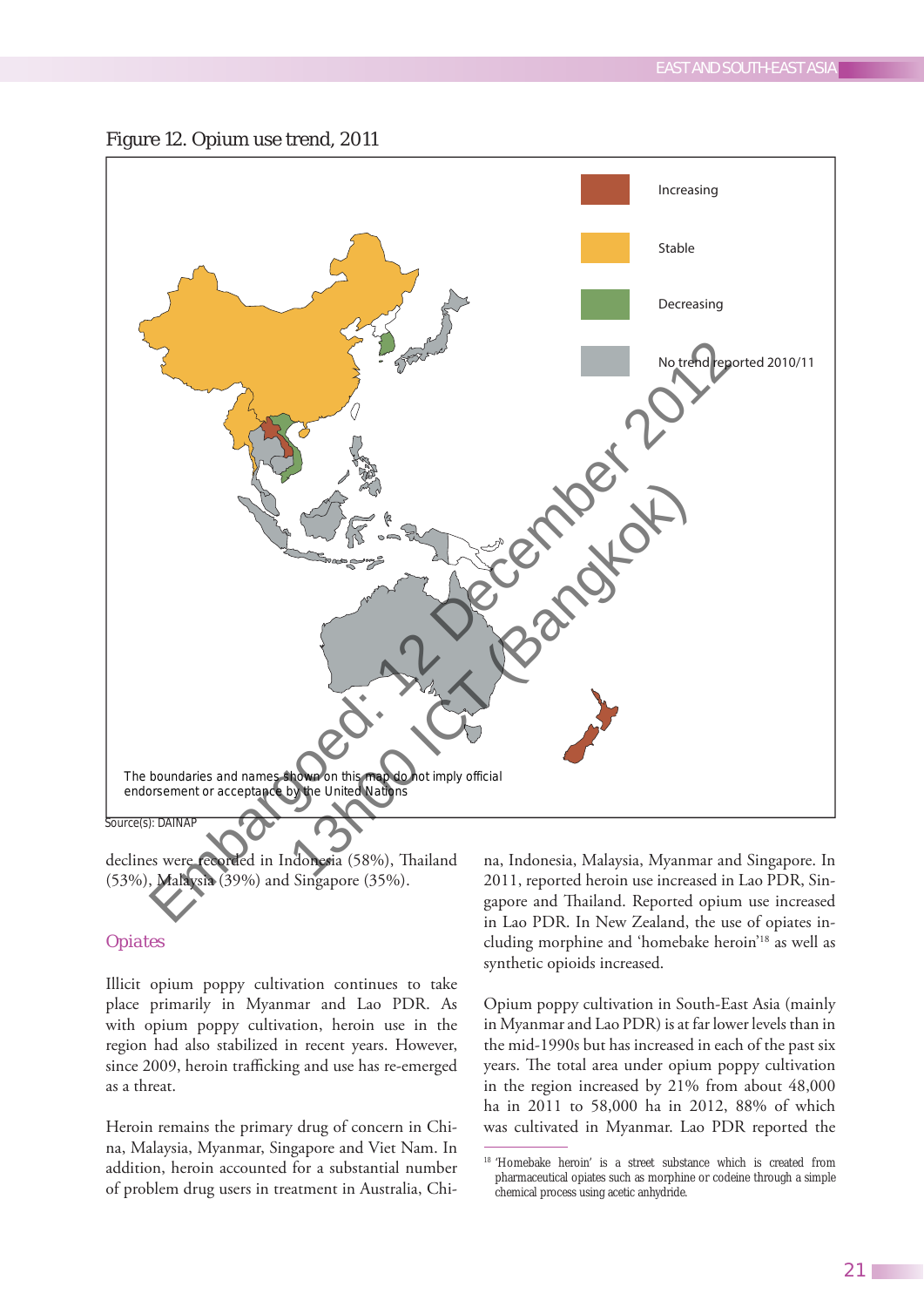| Country                  | Number of opiate-related arrests* |                |              |                |                |  |
|--------------------------|-----------------------------------|----------------|--------------|----------------|----------------|--|
|                          | 2007                              | 2008           | 2009         | 2010           | 2011           |  |
| <b>Brunei Darussalam</b> | $\overline{0}$                    | $\overline{0}$ | $\mathbf{1}$ | $\overline{0}$ | $\overline{0}$ |  |
| Cambodia                 | 8                                 | 6              |              |                |                |  |
| China                    | г                                 | $\bullet$      |              |                | 48,392         |  |
| Hong Kong, China         | 1,601                             | 1,378          | 1,145        | 888            | 771            |  |
| Indonesia                | 3,561                             | 1,813          | 925          | 759            | 698            |  |
| Japan                    | 62                                | 36             | 44           | 45             | 31             |  |
| Lao PDR                  | 36                                | 45             | 94           |                |                |  |
| Malaysia                 | 9,169                             | 8,693          | 8,488        | 25,094         | 68,340         |  |
| Myanmar                  | 2,015                             | 2,059          | 2,613        | 1,689          | 1,933          |  |
| Philippines              |                                   |                |              |                |                |  |
| Republic of Korea        | 954                               | 1,389          | 2,189        | 1,124          | 755            |  |
| Singapore                | 690                               | 1,216          | 1,425        | 1,787          | 1,924          |  |
| <b>Thailand</b>          | 1,485                             | 1,388          | 1,859        | 1,681          | 1,853          |  |
| Viet Nam                 |                                   |                |              |                |                |  |
| <b>Total</b>             | 19,581                            | 18,023         | 18,783       | 33,067         | 124,697        |  |

## Table 9. Opiate-related arrests in East and South-East Asia, 2007-2011

 $\bullet$  = Not reported. \*Also includes heroin, opium, morphine and other opiates.

Source(s): DAINAP

## Table 10. Heroin seizures in East and South-East Asia (kg), 2007-2011

| Country                  | Amount of heroin seized (kg) |                |         |          |                |  |
|--------------------------|------------------------------|----------------|---------|----------|----------------|--|
|                          | 2007                         | 2008           | 2009    | 2010     | 2011           |  |
| <b>Brunei Darussalam</b> | $\overline{0}$               | $\Omega$       | 1.1     | $\Omega$ | $\overline{0}$ |  |
| Cambodia                 | 11.0                         | 5.3            | 26.7    | 2.4      | 2.1            |  |
| China                    | 4,594.0                      | 4,332.3        | 5,838.0 | 5,353.0  | 7,080.0        |  |
| Hong Kong, China         | 37.4                         | 46.4           | 37.1    | 68.5     | 171.7          |  |
| Indonesia                | 17.2                         | 29.1           | 12.3    | 25.0     | 28.8           |  |
| Japan                    | 2.0                          | 1.0            | 1.2     | 0.3      | 3.6            |  |
| Lao PDR                  | 23.8                         | 17.5           | 29.2    | 84.3     | 43.4           |  |
| Malaysia                 | 243.3                        | 297.1          | 283.4   | 299.3    | 755.5          |  |
| Myanmar                  | 68.4                         | 88.2           | 1,076.1 | 88.5     | 42.4           |  |
| Philippines              | $\bullet$                    |                |         |          |                |  |
| Republic of Korea        | $\overline{0}$               | $\overline{0}$ | 1.9     | 0.1      | $\overline{0}$ |  |
| Singapore                | 17.2                         | 44.5           | 29.1    | 49.0     | 72.7           |  |
| <b>Thailand</b>          | 294.6                        | 199.9          | 143.1   | 137.6    | 547.5          |  |
| Viet Nam                 | 160.2                        | 156.2          | 213.0   | 316.8    | 309.0          |  |
| <b>Total</b>             | 5,469.1                      | 5,217.5        | 7,692.2 | 6,424.8  | 9,056.7        |  |

 $\bullet$  = Not reported

Source(s): DAINAP

cultivation of 6,800 ha in 2012 compared with 4,100 ha in 2011, representing a 66% increase. Far smaller amounts of opium poppy are cultivated in the Republic of Korea, Thailand and Viet Nam.

Arrests involving opiates (heroin, opium, morphine and codeine) in the region nearly quadrupled in 2011 compared with the previous year. The 124,697 opiate-related arrests reported in 2011 is the high-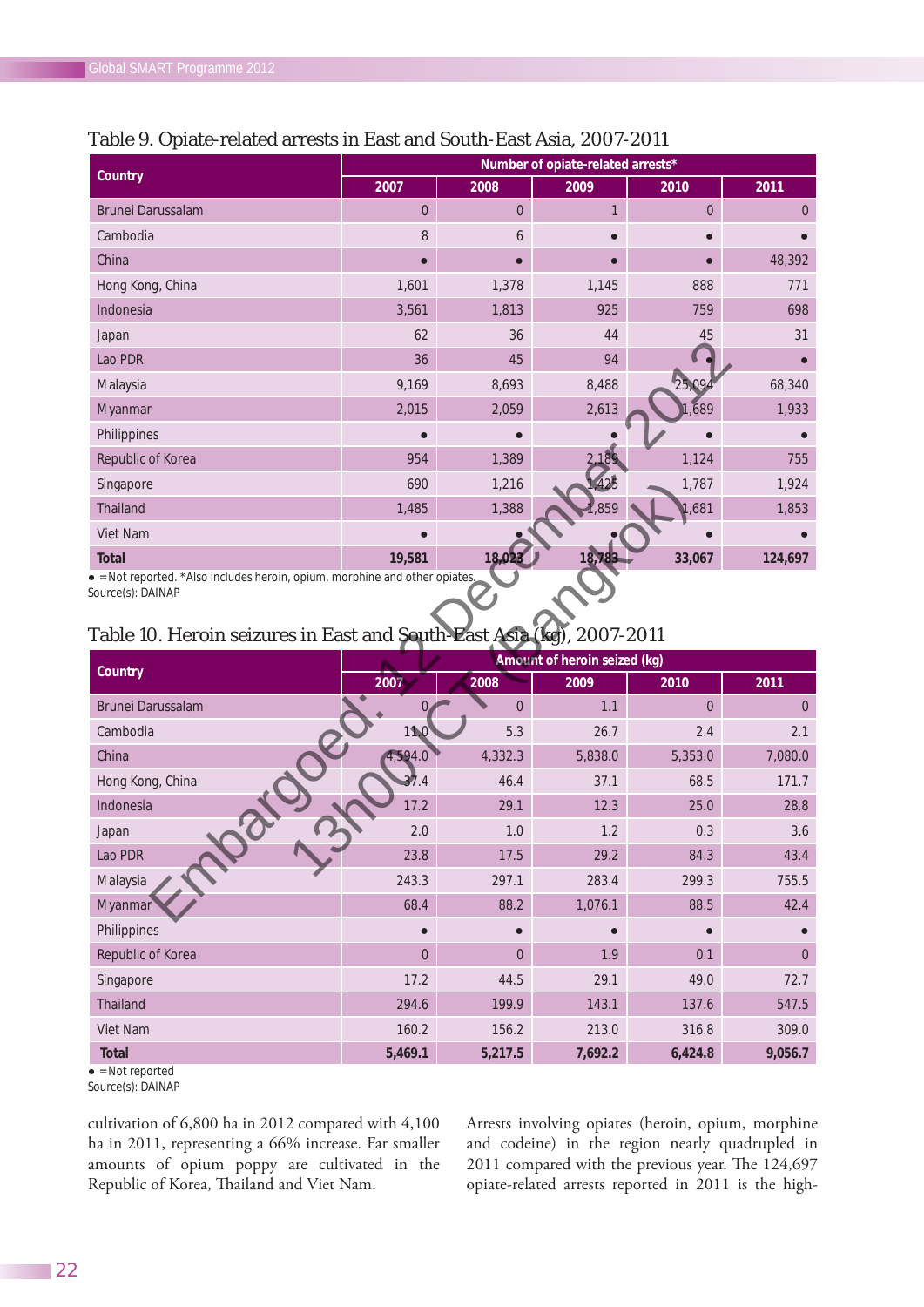| Country                  | Amount of opium seized (kg) |                |                |                |                |
|--------------------------|-----------------------------|----------------|----------------|----------------|----------------|
|                          | 2007                        | 2008           | 2009           | 2010           | 2011           |
| <b>Brunei Darussalam</b> | $\overline{0}$              | $\overline{0}$ | $\overline{0}$ | $\overline{0}$ | $\overline{0}$ |
| Cambodia                 |                             |                |                |                |                |
| China                    | 1,184.6                     | 1,375.0        | 1,303.0        | 1,015.0        | 823.0          |
| Hong Kong, China         |                             | 182.7          |                |                |                |
| Indonesia                | $\bullet$                   | $\bullet$      |                |                |                |
| Japan                    | 19.6                        | 6.6            | 3.2            | 3.7            | 7.6            |
| Lao PDR                  | 14.2                        | 11.8           | 50.0           | 86.5           | 63.4           |
| Malaysia                 | 7.4                         | 13.9           | 10.1           | 4.4            | 0.9            |
| Myanmar                  | 1,173.8                     | 1,463.4        | 752.0          | 922.0          | 828.3          |
| Philippines              | 2.5                         |                |                |                |                |
| Republic of Korea        | 0.1                         | 0.2            | 0.2            | 0.1            | $\Omega$       |
| Singapore                | $\bullet$                   | 0.5            |                | $\bullet$      | 0.2            |
| Thailand                 | 72.6                        | 117.9          | 111.1          | 157.9          | 42.7           |
| Viet Nam                 | 63.4                        | 18.8           | 69.8           | 28.2           | 76.0           |
| <b>Total</b>             | 2,538.2                     | 3,190.8        | 2,299.4        | 2,217.8        | 1,842.1        |

# Table 11. Opium seizures in East and South-East Asia (kg), 2007-2011

 $\bullet$  = Not reported

Source(s): DAINAP

est total ever reported from the region. However, the increase is due to the large number of arrests in China, which reported opiate-related arrest data for the first time in 2011, and in Malaysia, where prior to 2010 only the number of drug users arrested was reported. Since 2010, Malaysia has also included arrested drug manufacturers and traffickers in its drug-related arrest data. Hence, making year-by-year comparisons for opiate-related arrest data is difficult.

| <b>Number of arrests</b> |           |           |        |        |  |
|--------------------------|-----------|-----------|--------|--------|--|
| 2007                     | 2008      | 2009      | 2010   | 2011   |  |
| 27                       | 28        | 5         | 44     | 31     |  |
| 8                        | 6         |           |        |        |  |
| $\bullet$                | $\bullet$ |           |        | 634    |  |
| 541                      | 544       | 543       | 325    | 256    |  |
| 18,142                   | 11,581    | 12,001    | 9,630  | 7,841  |  |
| 2,375                    | 2,867     | 3,087     | 2,367  | 1,759  |  |
| $\overline{2}$           | 26        | 40        |        |        |  |
| 3,385                    | 514       | 5,207     | 6,567  | 15,220 |  |
| 217                      | 240       | 490       | 146    | 275    |  |
| $\bullet$                | $\bullet$ | $\bullet$ |        |        |  |
| 1,170                    | 1,045     | 1,712     | 1,837  | 1,189  |  |
| 102                      | 88        | 126       | 131    | 127    |  |
| 12,851                   | 13,168    | 18,600    | 15,281 | 13,737 |  |
|                          |           |           |        |        |  |
| 38,820                   | 30,107    | 41,811    | 36,328 | 41,069 |  |
|                          |           |           |        |        |  |

## Table 12. Cannabis-related arrests in East and South-East Asia, 2007-2011

 $\bullet$  = Not reported

Source(s): DAINAP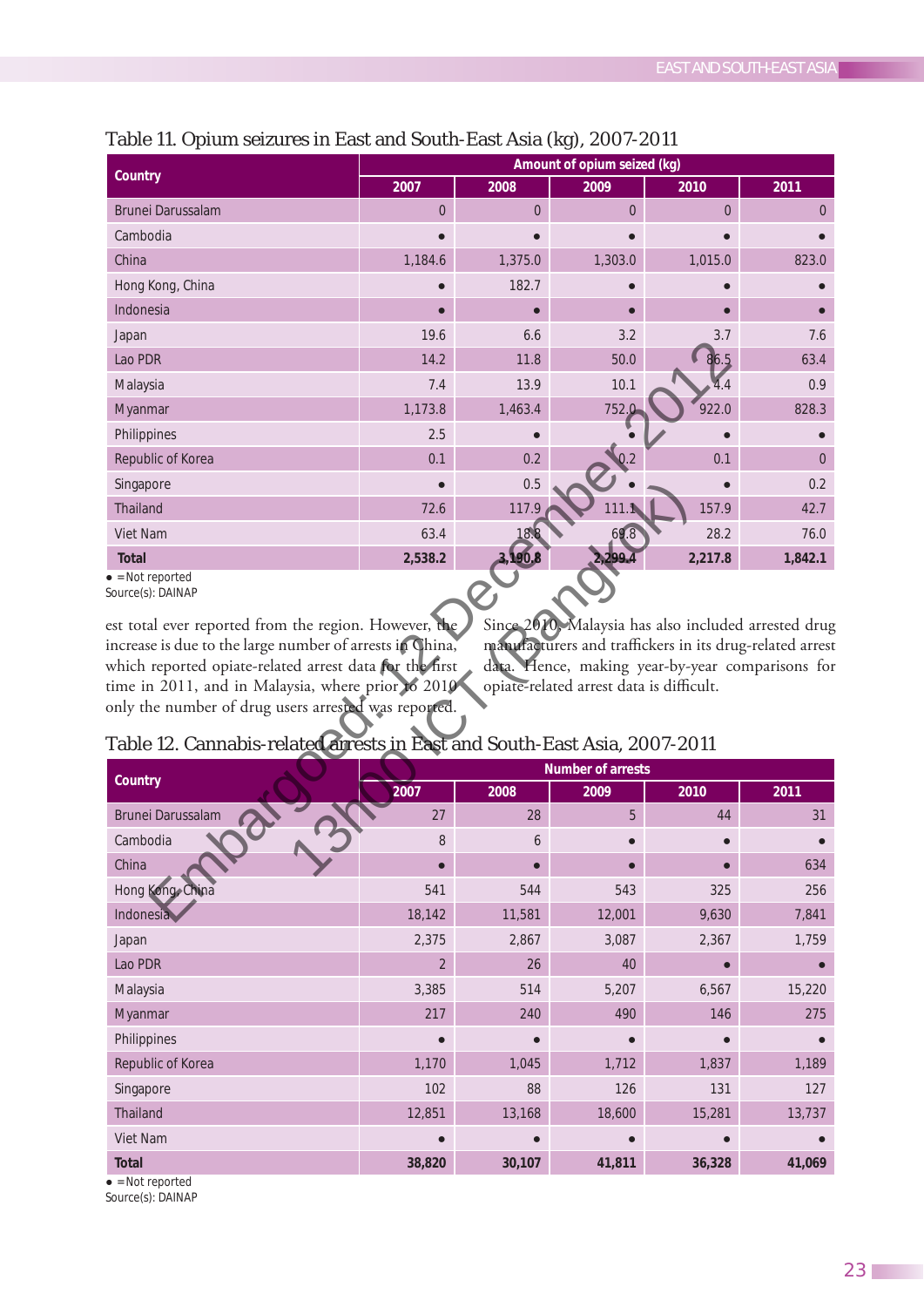



Source(s): DAINAP

Heroin seizures in the region increased by 41% in 2011, from 6.4 mt seized in 2010 to 9.1 mt seized in 2011, the highest total reported during the past five years. The majority of seizures was made in China (including Hong Kong, China), with nearly 7.3 mt seized during the year. Substantial increases were reported from Thailand (298%), Malaysia (152%), Hong Kong, China (151%), Singapore (48%) and China (33%).

Myanmar and China reported the majority of opium seized in the region (as in previous years), with 828 kg of opium seized in Myanmar and 823 kg seized in China, accounting for 90% of the total opium seizures in the region in 2011. A significant increase was reported in Viet Nam (170%). Thailand and Lao PDR reported substantial decreases.

The amount of heroin detected at the Australian border increased by 241%, from 117.5 kg in 2009- 2010 to 400.2 kg in 2010-2011, the highest total recorded since 2001-2002. The quantity of national heroin seizures showed a five-fold increase, from 74.7 kg in 2009-2010 to 375.5 kg in 2010-2011, the highest amount recorded since 2002-2003. The illicit trafficking and use of heroin or opium is not widespread in New Zealand as most opiate users in the country use 'homebake heroin', or diverted medicines such as oxycodone. Prescribing records and seizure data indicate that the use of the prescription opiate oxycodone in New Zealand is increasing.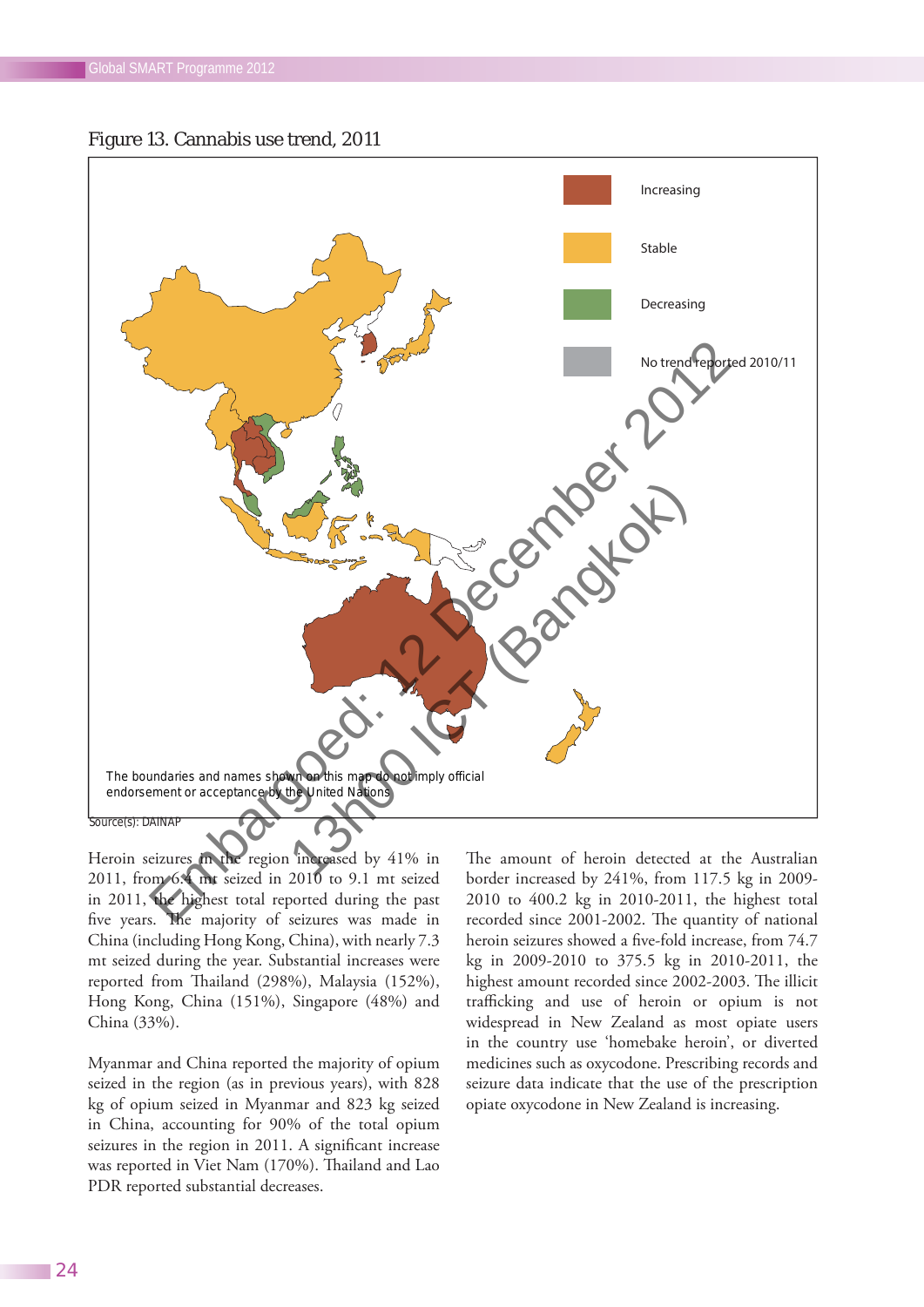| Country                     | Amount of cannabis seized (herb and resin) (kg) |           |           |          |          |  |
|-----------------------------|-------------------------------------------------|-----------|-----------|----------|----------|--|
|                             | 2007                                            | 2008      | 2009      | 2010     | 2011     |  |
| <b>Brunei Darussalam</b>    | 0.1                                             | 0.6       | 1.6       | 6.3      | 0.6      |  |
| Cambodia                    | 10.0                                            | 5.0       | 3.8       | 1.2      | 210.2    |  |
| China                       | $\bullet$                                       | $\bullet$ |           | 3,186.0  | 3,580.0  |  |
| Hong Kong (SAR)             | 257.4                                           | 261.0     | 107.0     | 14.3     | 43.1     |  |
| Indonesia                   | 35,464.6                                        | 140,496.3 | 110,722.7 | 12,661.2 | 20,259.7 |  |
| Japan                       | 560.5                                           | 415.7     | 224.8     | 195.6    | 169.5    |  |
| Lao PDR                     | 2,302.8                                         | 804.6     | 976.0     | 3,521.0  | 1,617.0  |  |
| Malaysia                    | 1,482.6                                         | 874.8     | 2,351.8   | 1,064.0  | 1,054.0  |  |
| Myanmar                     | 104.3                                           | 170.2     | 284.6     | 205.6    | 196.4    |  |
| Philippines                 | 1,200.0                                         | 3,724.0   | 1,660.0   | 1,129.4  | 596.5    |  |
| Republic of Korea           | 23.0                                            | 94.7      | 123.0     | 44.5     | 83.7     |  |
| Singapore                   | 30.3                                            | 3.3       | 7.1       | 8.5      | 12.9     |  |
| <b>Thailand</b>             | 17,227.8                                        | 21,135.8  | 26,081.0  | 22,470.6 | 14,374.5 |  |
| Viet Nam                    | 8,000.0                                         | 8,928.8   | 332.0     | 211.3    | 7,500.0  |  |
| <b>Total</b><br>Matureauted | 66,663.4                                        | 176,914.8 | 142,875.4 | 44,719.5 | 49,698.1 |  |

### Table 13. Cannabis seizures in East and South-East Asia (kg), 2007-2011

 $\bullet$  = Not reported

Source(s): DAINAP

### *Cannabis*

Cannabis continues to be widely used in East and South-East Asia. Increasing cannabis use was reported in Australia, Cambodia, Lao PDR, Republic of Korea and Thailand. All other countries reported stable or declining trends.

Cannabis-related arrests in the region in 2011 increased by 13% compared with 2010. The 41,069 arrests is the second highest total reported in the past five years. Malaysia, Thailand and Indonesia accounted for the majority of the region's cannabis-related arrests in 2011 (90%).

Cannabis seizures increased by 11% in 2011 to 50 mt compared with 36 mt seized in 2010. The majority of cannabis seizures continued to be reported from Indonesia and Thailand, which accounted for 70% of the total amount of cannabis seized in the region. Viet Nam reported a dramatic increase, from 211 kg in 2010 to 7.5 mt in 2011. Significant increases in cannabis seizures were also reported in Indonesia (60%) and Republic of Korea (88%).

#### *Other substances*

Apart from ATS, cannabis, heroin, opium and ketamine, a range of other illicit drugs are used in the region, although to a far lesser extent.

Cocaine use in Asia remains limited, though the substantial quantities of cocaine seized during the past two years may possibly indicate that organized crime groups are trying to develop the potentially large market in the region. The most common form of cocaine in the region is the powdered hydrochloride salt form, which is typically snorted but can also be dissolved in water and then injected. A record amount of cocaine was seized in Hong Kong, China (776.5 kg) in 2011. Significant increases were also reported in Australia and Japan in 2011.

The non-medical use of benzodiazepines, in particular nimetazepam<sup>19</sup>, is a problem in some countries in the region. Use of nimetazepam, sometimes in combination with methamphetamine, is particularly prevalent in peninsular South-East Asia, including Brunei Darussalam, Malaysia, the Philippines and Singapore.

<sup>&</sup>lt;sup>19</sup> Nimetazepam is a benzodiazepine derivative, controlled in Schedule IV of the 1971 Convention on Psychotropic Substances, often marketed under the brand name Erimin.